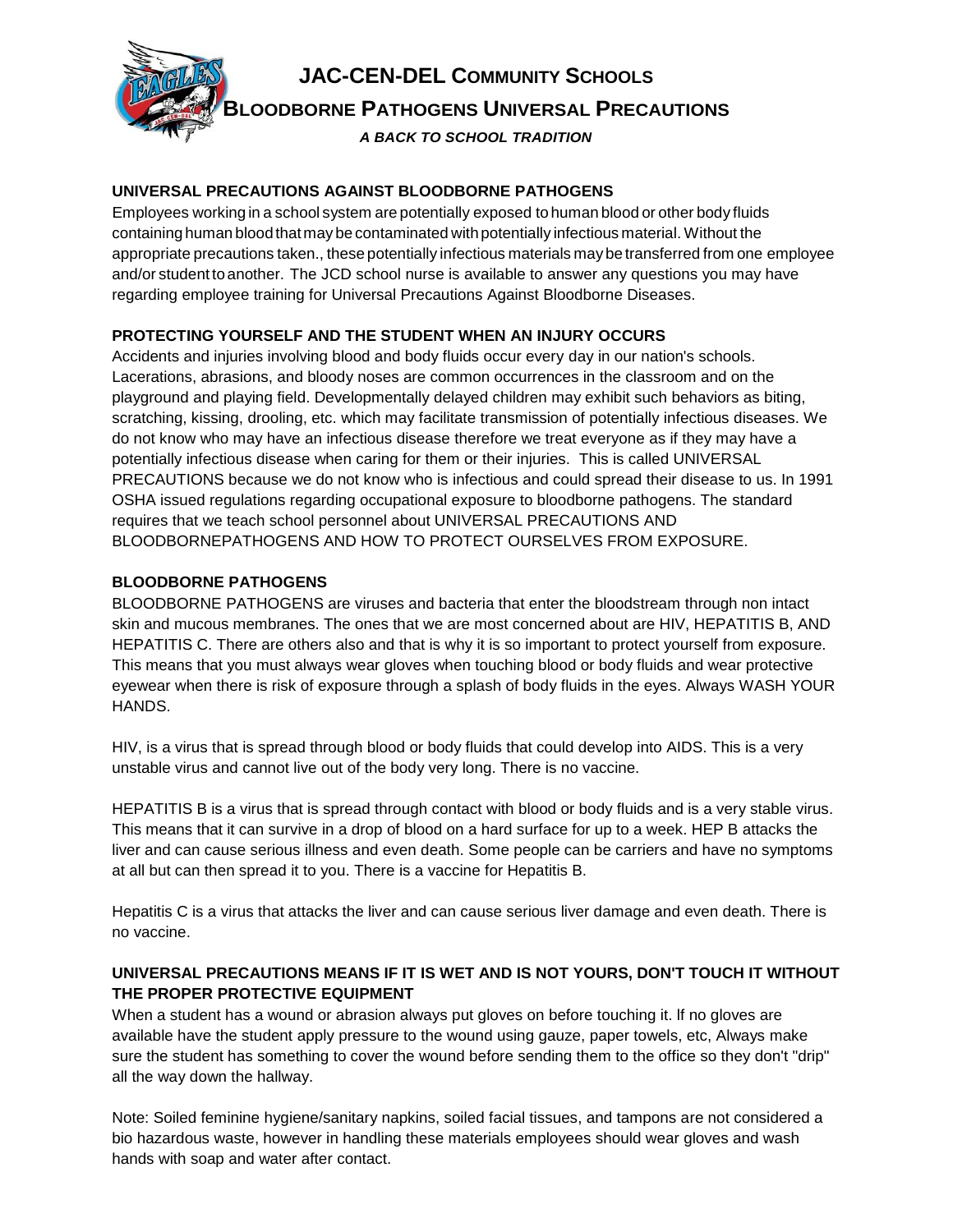Casual contact is not a risk. Casual contact includes such activities as: a hug or a handshake, using a telephone or drinking from a water fountain, using a toilet, sitting next to someone, or wiping someone's tears or someone's sweat touches you.

## **HANDWASHING PROCEDURES**

Frequent hand washing reduces the risk of the spread of diseases, the following are recommended procedures for hand washing:

#### **When:**

- Before assisting a student or employee with a medical procedure
- After physical contact with blood or body fluids
- After contact with soiled equipment and
- After removing gloves

#### **How:**

- Wet hands with running water
- Dispense cleanser on hands
- Wash hands, fingers and wrists vigorously for 15 to 20 seconds,
- Rinse under running with fingers pointing down
- Turn the water off with a paper towe,
- Dry thoroughly with a clean-paper towel

#### **When no water is available:**

 Use wet wipes or waterless cleanser or hand sanitizes. Wash hands as soon as possible with soap and water.

#### **BARRIERS TO PREVENT INFECTION**

Barriers are your defense between your body and the body fluids from someone else. Barriers will help prevent the following diseases:

- HIV (responsible for the Aids Virus)
- Hepatitis
- Staphylococcus (Staph)
- Streptococcus (Strep)

#### **BARRIERS AVAILABLE FOR YOUR USE:**

- Gloves should be available in every location including school buses. If gloves are not available, use a plastic bag, gauze, newspaper, or paper towel.
- Use gloves to change a diaper, change clothing soiled with body fluids, feed a student, clean mats, or clean equipment soiled with body fluids,
- Disposable gowns,
- Safety glares.
- Micro Shield disposable masks should be used in CPR or Cardiopulmonary Resuscitation. If a mask is not available, a piece of gauze can be used to cover the mouth.

lf you feel that you need additional protective equipment please communicate this to your supervisor.

### **HEPATITIS B VIRUS VACCINATIONS**

Hepatitis B Vaccines are offered to employees at no cost. If you have not been vaccinated please contact your school nurse to make arrangements for the vaccination.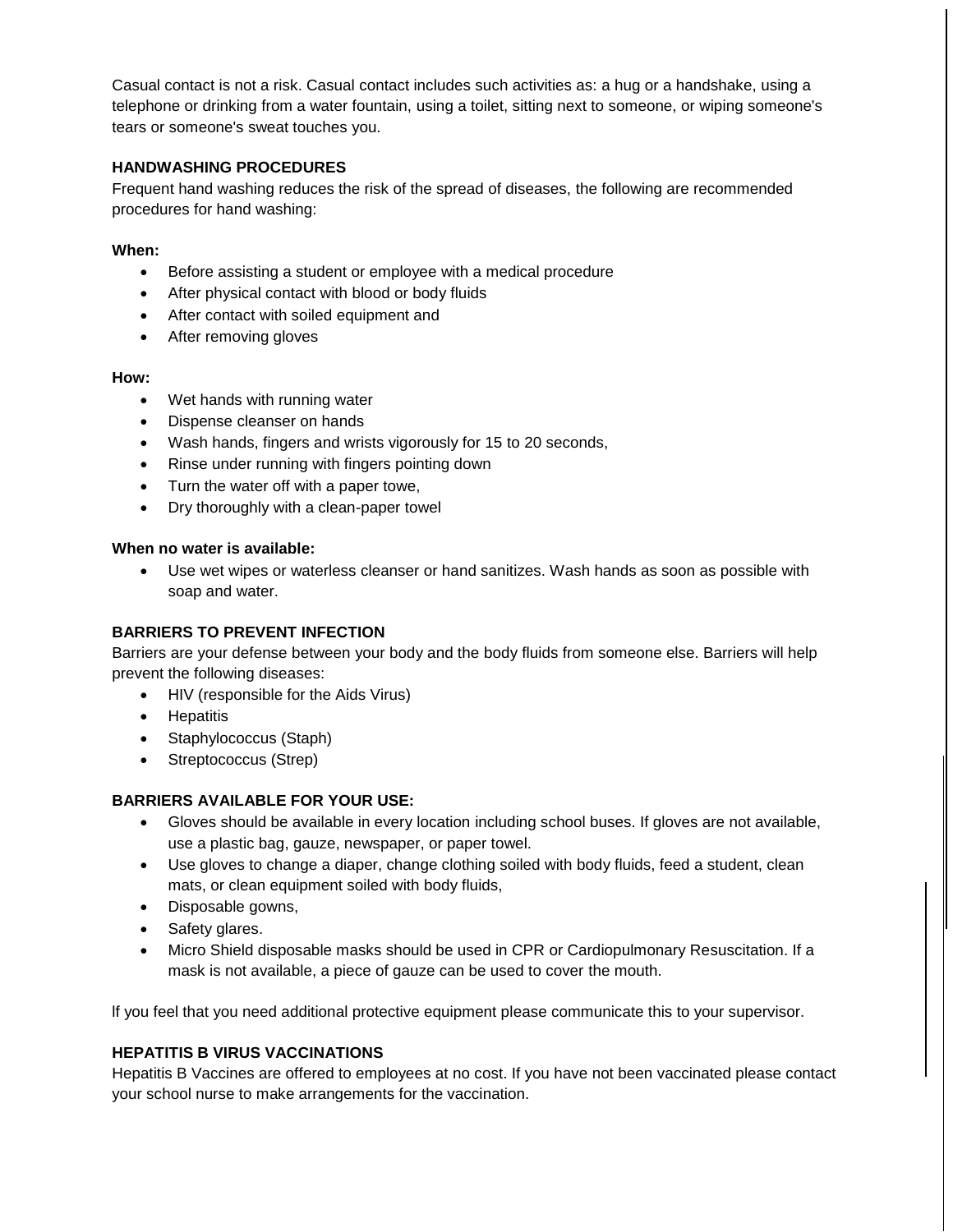## **POST EXPOSURE TREATMENT AND NOTIFICATION PROCEDURES IN CASES OF EXPOSURE TO BLOODBORNE PATHOGENS**

- Act quickly
- Stay calm
- Don't panic

Remember, your risk for infection from contact with bloodborne pathogens is small. On the other hand, you must treat every exposure to blood or other potentially infectious materials as an opportunity for infection.

- Wash exposed skin and flush mucous membranes.
- Use plenty of warm water. Avoid hot water. Avoid cold water.
- Lather well and spread the lather.
- Scrub for 15 -20 seconds.
- Pay particular attention to fingernails and area between fingers.
- Dry completely.
- Use a clean disposable to turn the faucet.

# **REPORTING**

Should an employee experience an "occupational exposure," the affected employee must report the exposure immediately to their immediate supervisor and the school nurse in their building in accordance with normal reporting of on the job injuries. An "occupational exposure" is defined as blood or body fluid contact from an injured or ill employee/student to the affected employee, or injury by a contaminated sharp object. This may include contact via broken skin, human bites, needle sticks, splashes of blood or body fluid into the eyes, etc, Upon documentation of an "occupational exposure", Jac-Cen-Del Community Schools will provide for the employee to undergo testing for blood borne diseases in accordance with recommendations provided by the physician or Indiana state Department of Health. Depending on the nature of the exposure, the employee, supervisor and/or school nurse will complete a Jac-Cen-Del Community Schools Workman's Compensation First Report of Injury Form. The School Nurse will make arrangements with the school physician for needed tests.

# **SPECIAL CARE OF LAUNDRY**

## *In a Special Education Classroom:*

If clothing, sheets, or towels become contaminated with blood or body fluids, handle as little as possible. Machine wash the infected items in hot water and detergent for at least 25 minutes. If a washing machine is not available, place the items in double plastic and tie the tops of the bags.

## *In a regular classroom setting:*

For all clothing that has been soiled with vomit, blood, or feces - place in double plastic bags and tie the top of the bag. Send bag home with the student.

The following are specific steps that must be taken to protect against contamination from infected blood or body fluids of another person, or injury by a contaminated sharp object:

- 1. Wash hands frequently to reduce the risk of exposure to blood borne diseases.
- 2. Wear gloves if there is even a possibility you may have contact with another person's body fluids.
- 3. After the removal of gloves or after exposure to blood or other potentially infectious materials, wash hands with soap and water.
- 4. Wear gloves once and discard.
- 5. Clothing or supplies contaminated with body fluids should be placed in a plastic bag and tied.
- 6. Used needles or Sharps instruments must be discarded in Biohazardous Infectious Waste Sharps Container. There is one in every school nurse's office. (Example: A diabetic student would use a sharp instrument to prick their finger for a blood sugar test.)
- 7. Red trash bags indicate a possibility of body fluids or an infectious material.
- 8. Students or staff with an injury can always be encouraged to care for the wound themselves with the supervision of the school nurse or other staff member by applying pressure, cleansing, and covering the wound themselves.